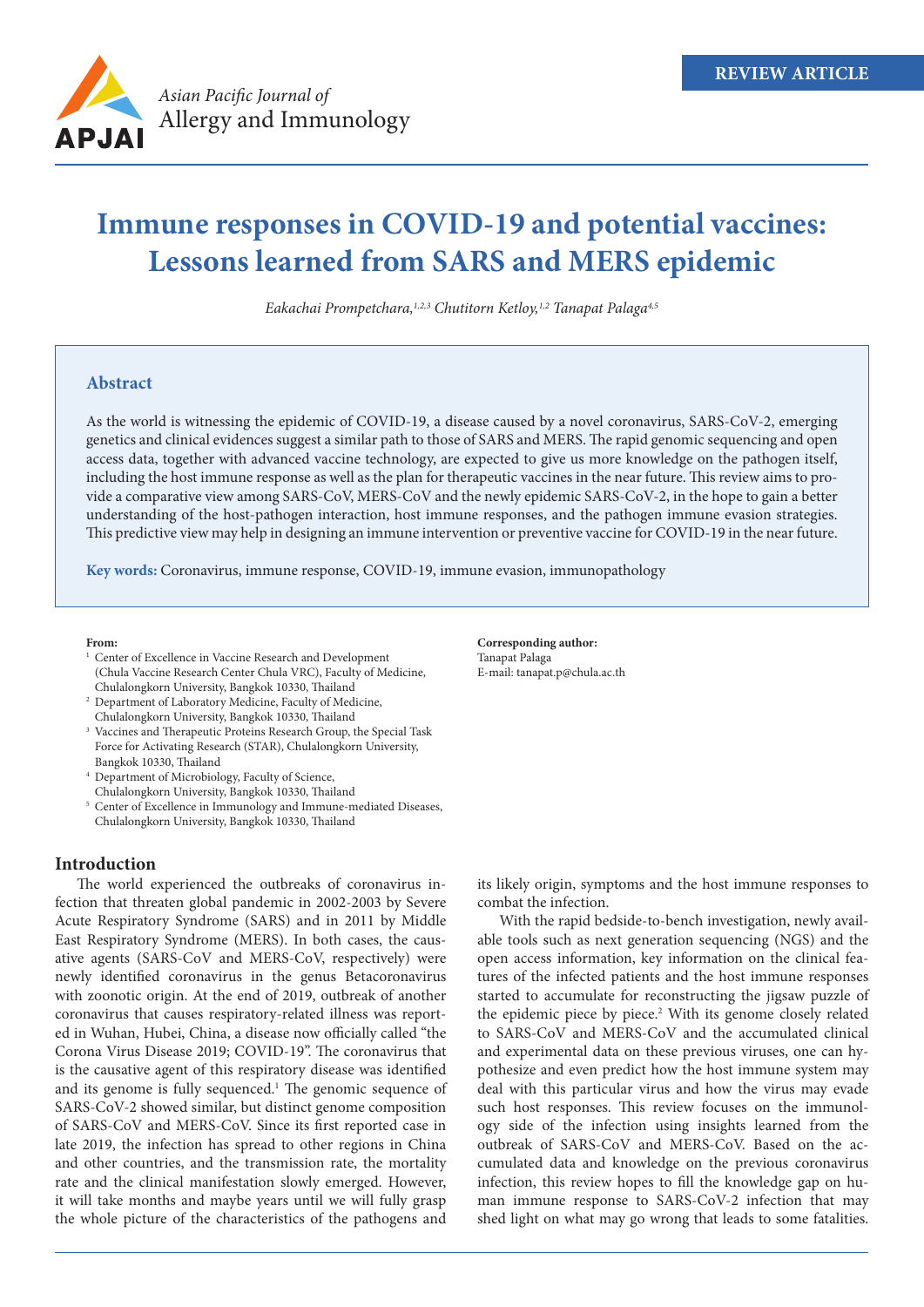

This insight may help in designing the appropriate immune intervention for treatment and the prophylactic/therapeutic vaccines against current coronavirus.

## *Host-Pathogen Interaction: Emerging Profiles of SARS-CoV-2 Infection*

Investigation of emerging pattern or transmission characteristic of SAR-CoV-2 has surged after a burst of confirmed cases worldwide since December 2019. One of the initial reports stated that most of the laboratory-confirmed infected patients (27 out of 41 cases) had links to Wuhan seafood market.<sup>2</sup> Identification of the source or intermediate host of SAR-CoV-2 were attempted, focusing on animals normally traded within the market including snakes, birds and other small mammals. However, to date, no specific animal association with SAR-CoV-2 has been conclusively identified. The most likely intermediate host candidate is thought to be pangolins as the coronavirus genetic sequences from the animals and from humans infected during the outbreak showed a 99% match, which was reported by the researchers at a press conference on February 7, 2020.<sup>3</sup>

In parallel with intermediate host identification, a study in one family revealed that 6 patients who had travelled to Wuhan, had no direct contact with the market. Moreover, one of the family members became infected even without a trip to Wuhan. The conclusion was that SAR-CoV-2 could be transmitted from human-to-human, via respiratory droplets or close contact.4 A larger study with 425 patients also confirmed human-to-human transmission in which most of the patients (200 out of 277) who were diagnosed during January 1–22, 2020, had never been exposed to either the Wuhan market or been in close contact with individuals with respiratory symptoms.<sup>5</sup>

According to the rapid spreading of SAR-CoV-2, WHO issued a public health emergency of international concern (PHEIC) alarm on January 30, 2020. As of February 20, 2020, a total of 75,725 confirmed cases were reported in at least 29 countries worldwide with the fatality rate of 2.8% (2,126 out of 75,282 cases).6 Although the fatality rate is far lower than that of SARS  $(9.14\%)$ <sup>7</sup> and MERS  $(34.4\%)$ <sup>8</sup> the accumulated confirmed cases, within approximately 2 months after the outbreak, markedly exceeded SARS, (8,096 cases, since 2002) and MERS (2,494 cases, since 2012), see **Figure 1**. The highly contagious nature of SAR-CoV-2 is probably due to the virus spreading via asymptomatic-infected individual which has been reported in Germany.<sup>9</sup> Moreover, mathematical models have estimated that the transmission that may occur during asymptomatic period of SARS-CoV and influenza were approximately 5% and 40%, respectively.10 Observation of 88 cases diagnosed during January 20-28, 2020 from individuals with travel history to Wuhan, found that the mean incubation period ranged from 2.1 to 11.1 days (mean  $= 6.4$ days),<sup>11</sup> which is similar to another study<sup>5</sup> and was in the same range with SARS-CoV and MERS-CoV.<sup>11</sup> Longer incubation periods of up to 24 days was also reported<sup>12</sup> but still under debate. WHO experts discussed during its press conference on February 10, 2020 that 24 days reported was either an outlier observation or could possibly be due to double exposure.13

Identification of SARS-CoV-2 tropism is also warranted. In agreement with genome similarity with SARS, analysis of nucleic acid sequence within the spike protein receptor-binding domain (RBD) has been predicted that SAR-CoV-2 might also use angiotensin-converting enzyme 2 (ACE2) as a cell receptor.14 The study performed *in vitro* experiments which could confirm that SAR-CoV-2 used ACE2 for cellular entry.15 Because wild range of animal species (except rat and mouse) express ACE2, it could support the observed cross-species and human-to-human transmission events. Demographic data and emerging characteristic of SARS-CoV, MERS-CoV and SAR-CoV-2 are summarized in **Table 1**.

As SAR-CoV-2 is a novel human-infecting pathogen, recent studies also attempted to define more accurate infection situation and to forecast the outbreak in the near future. By using a mathematical model to calculate the basic reproductive number,  $R_{\rho}$ , which is the average number of people that



**Figure 1. Comparative data of (A) deaths/total cases and (B) mortality rate of SAR-CoV, MERS-CoV and SARS-CoV-2.** Numbers on bar graphs represent death/confirmed cases \*Data obtained Feb 20, 2020, 9.53 am.<sup>6</sup>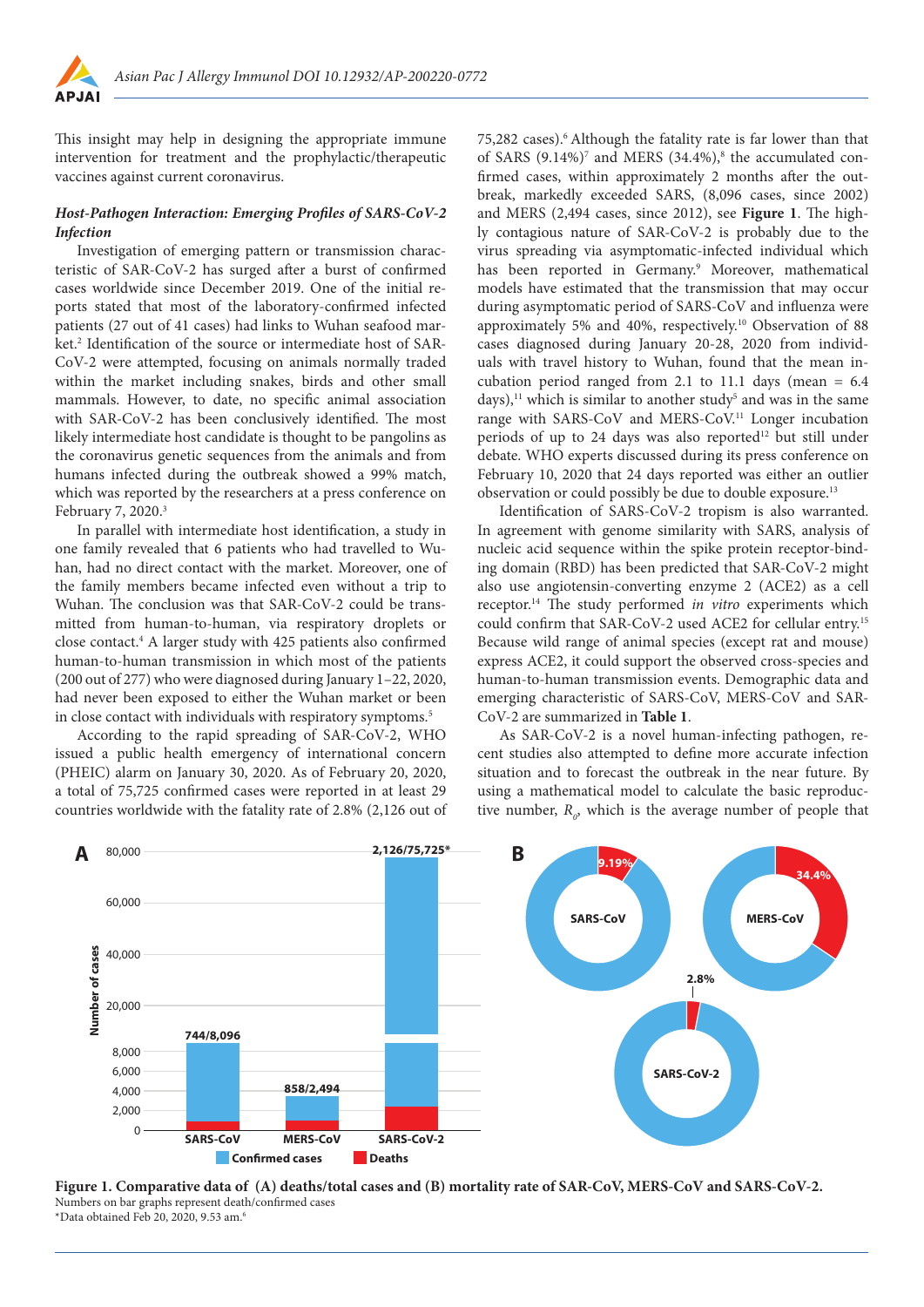

# **Table 1. Summary of demographic data and emerging characteristic of SARS-CoV, MERS-CoV and SAR-CoV-2**

|                                  | <b>SARS-CoV</b>                                     | <b>MERS-CoV</b>                                        | <b>SARS-CoV-2</b>               |
|----------------------------------|-----------------------------------------------------|--------------------------------------------------------|---------------------------------|
| Demographic                      |                                                     |                                                        |                                 |
| Date/Place first detected        | November 2002/<br>Guangdong China                   | June, 2012/<br>Jeddah, Saudi Arabia                    | December, 2019/<br>Wuhan, China |
| Age, years (range)               | 39.9 (1 to 91)                                      | 56 (14 to 94)                                          | < 1 to > 80 $^{16,17}$          |
| Confirmed cases                  | 8,096                                               | 2,494                                                  | 75,725*                         |
| Mortality rate                   | 744 (9.19%)                                         | 858 (34.4%)                                            | $2,126(2.8\%)*$                 |
| <b>Host-Pathogen Interaction</b> |                                                     |                                                        |                                 |
| Possible natural reservoir       | <b>Bat</b>                                          | <b>Bat</b>                                             | <b>Bat</b>                      |
| Possible intermediate host       | Palm civets                                         | Camel                                                  | Pangolin**                      |
| Predominant cellular receptor    | ACE2                                                | Dipeptidyl peptidase 4<br>(DPP4, also known as<br>CD26 | ACE2                            |
| <b>Emerging characteristic</b>   |                                                     |                                                        |                                 |
| Number of affected country       | 29                                                  | 27                                                     | $2.9*$                          |
| Reproductive number, $R_{o}$     | $1.4 - 5.5$                                         | < 1                                                    | $2.2 - 2.6$                     |
| Epidemic doubling time           | 4.6 to 14.2 days<br>(depending on<br>settings) $17$ | $90^{18}$                                              | $6.4^{15}$                      |

\*Obtained Feb 20, 2020, 9.53 am6

\*\*Reported at press conference on February 7, 20203

one infected individual will pass the virus on to. If  $R_{\text{o}}$  is higher than 1, continued transmission can occur.  $R_{0}$  of SAR-CoV-2 ranged from 2.2-2.6, with an epidemic doubling time of 6.4 days.<sup>5,18</sup> This implies that, in order to reduce  $R_{0}$  below 1, more than half of the current infection must be prevented or controlled.19 Comparing with SARS-CoV and MERS-CoV which  $R_o$  were < 1 and 1.4-2.5, respectively, it implies that SAR-CoV-2 is more contagious than MERS-CoV and may cause an epidemic or even a pandemic if transmission is uncontrolled.

## *Immunopathology of COVID-19*

The site of initial infection with SARS-CoV-2 is unknown and the pathogenesis of COVID-19 is still under investigation. For most patients, COVID-19 might affect only the lungs because it is mainly a respiratory disease. The primary mode of infection is human-to-human transmission through close contact, which occurs via spraying droplets from infected individual through their cough or sneeze. COVID-19 has a probable asymptomatic incubation period between 2 and 14 days during which the virus can be transmitted.<sup>20</sup> For this reason, the rapid spread of SARS-CoV-2 has occurred with the basic  $R_{0}$  of 2.2-2.6, meaning that on average each individual has the potential to spread the infection to 2.2 other people.<sup>1,21</sup>

Based on hospitalized patient data, the majority of COVID-19 cases (about 80%) presented with asymptomatic or with mild symptoms while the remainder are severe or critical.<sup>2,4</sup> It seems that the severity and fatality rate of COVID-19 are milder than that of SARS and MERS. With similar clinical presentations as SARS and MERS, the most common symptoms of COVID-19 are fever, fatigue, and respiratory symptoms, including cough, sore throat and shortness of breath. Although diarrhea was presented in about 20-25% of patients with SARS and MERS, intestinal symptoms were rarely reported in patients with COVID-19.<sup>1,2,4</sup> Most patients also developed lymphopenia and pneumonia with characteristic pulmonary ground glass opacity changes on chest CT.1,2,4 In addition, the study of 41 hospitalized patients with high-levels of proinflammatory cytokines including IL-2, IL-7, IL-10, G-CSF, IP-10, MCP-1, MIP-1A, and TNFα were observed in the COVID-19 severe cases.<sup>2</sup> These findings are in line with SARS and MERS in that the presence of lymphopenia and "cytokine storm" may have a major role in the pathogenesis of COVID-19.22-24 This so-called "cytokine storm" can initiate viral sepsis and inflammatory-induced lung injury which lead to other complications including pneumonitis, acute respiratory distress syndrome (ARDS), respiratory failure, shock, organ failure and potentially death. Further autopsy or biopsy studies are necessary to understand more details of this disease.

At present, the mortality rate of COVID-19 worldwide is approximately 2.4% which are caused by multi-organ failure especially in elderly people and people with underlying health conditions such as hypertension, cardiovascular disease and diabetes.

# *Innate Immune Responses to SARS-CoV-2 Infection: Gaining Insight from Strategies used by SARS-CoV and MERS-CoV*

Currently, only limited information is available on the host innate immune status of SARS-CoV-2 infected patients. In one report where 99 cases in Wuhan were investigated, increased total neutrophils (38%), reduced total lymphocytes (35%),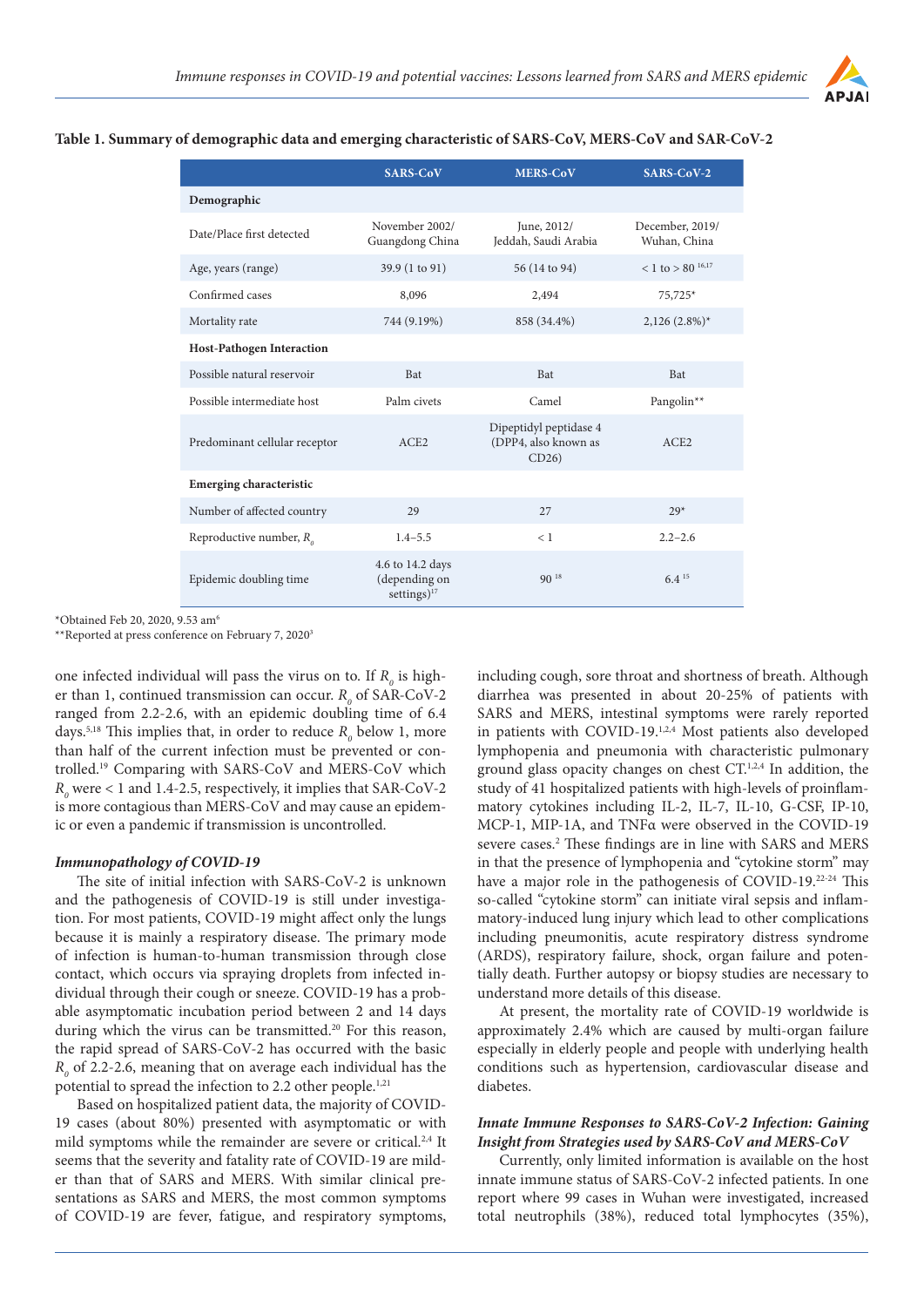

 increased serum IL-6 (52%) and increased c-reactive protein (84%) were observed.25 In a separate report also from Wuhan, it revealed that in 41 patients, increased total neutrophils, decreased total lymphocytes in patients of ICU vs. non-ICU care were found to be statistically different. Increased neutrophils and decreased lymphocytes also correlate with disease severity and death.<sup>1</sup> Furthermore, patients needing ICU care had higher plasma levels of many innate cytokines, IP-10, MCP-1, MIP-1A, and TNFα.<sup>2</sup> These clinical features suggested the likelihood of involvement of highly pro-inflammatory condition in the disease progression and severity. This early high rise in the serum levels of pro-inflammatory cytokines were also observed in SARS-CoV and MERS-CoV infection, suggesting a potential similar cytokine storm-mediated disease severity.23,24

Effective innate immune response against viral infection relies heavily on the interferon (IFN) type I responses and its downstream cascade that culminates in controlling viral replication and induction of effective adaptive immune response. While SARS-CoV and SARS-CoV-2 seem to share the entry receptor of ACE2, MERS-CoV uses dipeptidyl peptidase (DPP)-4 as a specific receptor.<sup>25</sup> The putative receptor of SARS-CoV-2, ACE2, is mainly expressed in a small subset of cells in the lung called type 2 alveolar cells.26 It has been reported that SARS-Co-V directly infects macrophages and

T cells, a key feature in SARS-CoV-mediated pathogenesis.<sup>27</sup> Whether SARS-CoV-2 infects any immune cells are still unknown. Only minimal percentages of monocytes/macrophages in the lung expressed ACE2.26 If ACE2 is minimally expressed in the potential target immune cells, it is possible that other receptors may exist, or other cellular entry mode is utilized such as antibody-dependent enhancement (**Figure 2**).

To mount an antiviral response, innate immune cells need to recognize the invasion of the virus, often by pathogenassociated molecular patterns (PAMPs). For RNA virus such as coronavirus, it is known that PAMPs in the form of viral genomic RNA or the intermediates during viral replication including dsRNA, are recognized by either the endosomal RNA receptors, TLR3 and TLR7 and the cytosolic RNA sensor, RIG-I/ MDA5. This recognition event leads to activation of the downstream signaling cascade, *i.e.* NF-κB and IRF3, accompanied by their nuclear translocation. In the nuclei, these transcription factors induce expression of type I IFN and other pro-inflammatory cytokines and this initial responses comprise the first line defense against viral infection at the entry site.<sup>28</sup> Type I IFN via IFNAR, in turn, activates the JAK-STAT pathway, where JAK1 and TYK2 kinases phosphorylate STAT1 and STAT2. STAT1/2 form a complex with IRF9, and together they move into the nucleus to initiate the transcription of



#### **Figure 2. Proposed host immune responses during SARS-CoV-2 infection**

Aerosolized uptake of SARS-CoV-2 leads to infection of ACE2 expressing target cells such as alveolar type 2 cells or other unknown target cells. Virus may dampen anti-viral IFN responses resulting in uncontrolled viral replication. The influx of neutrophils and monocytes/macrophages results in hyperproduction of pro-inflammatory cytokines. The immunopathology of lung may be the result of the "cytokine storms". Specific Th1/Th17 may be activated and contributes to exacerbate inflammatory responses. B cells/plasma cells produce SARS-CoV-2 specific antibodies that may help neutralize viruses. The question marks indicated events that are still speculative or unknown. Figure is made with biorender (https://biorender.com/).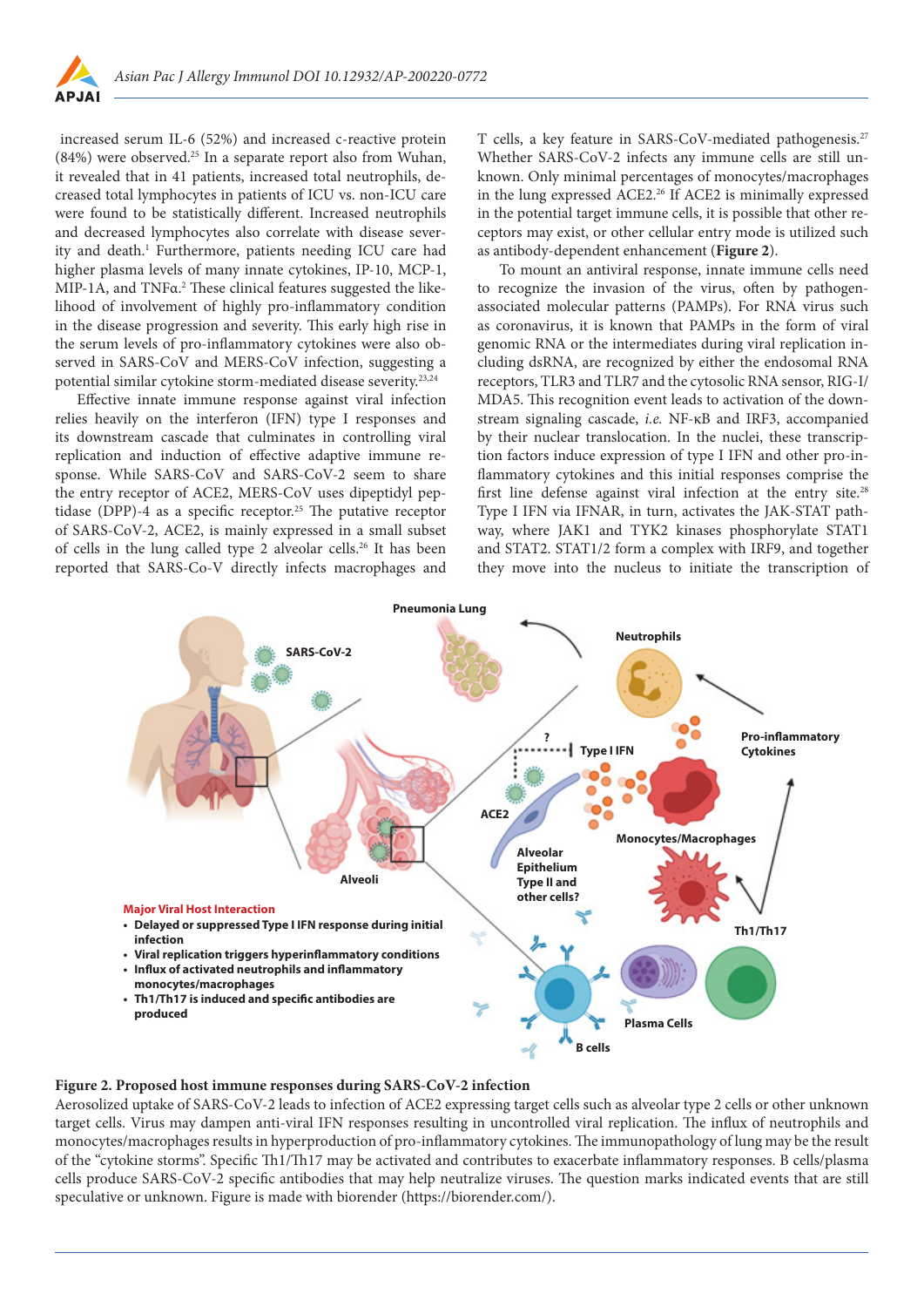

IFN-stimulated genes (ISGs) under the control of IFN-stimulated response element (ISRE) containing promoters.<sup>28</sup> A successful mounting of this type I IFN response should be able to suppress viral replication and dissemination at an early stage.

For SARS-CoV and MERS-CoV, the response to viral infection by type I IFN is suppressed. Both coronaviruses employ multiple strategies to interfere with the signaling leading to type I IFN production and/or the signaling downstream of IFNAR. This dampening strategy is closely associated with the disease severity.29 At the step of type I IFN induction, SARS-CoV interferes with the signaling downstream of RNA sensors directly or indirectly such as ubiquitination and degradation of RNA sensor adaptor molecules MAVS and TRAF3/6 and inhibiting IRF3 nuclear translocation.<sup>30</sup> MERS-CoV also utilizes some of these strategies with additional mechanism such as repressive histone modification.<sup>30</sup> Once type I IFN is secreted, these two viruses are equipped with mechanism that inhibit IFN signaling such as decreasing STAT1 phosphorylation.28 The viral proteins involved in the modulation of this host type I IFN response are both structural proteins (such as M, N) and non-structural proteins (ORF proteins).

Based on the genomic sequence comparison, SARS-CoV shares overall genomic similarity with SARS-CoV or MERS-CoV, approximately 79% and 50%, respectively. The genome of SARS-CoV-2 also contains additional gene regions (10b, 13, 14). In addition, the amino acid sequences of some putative proteins of SARS-CoV-2 show only 68% similarity with that of SARS-CoV.14 Therefore, careful sequence comparison of each gene region may yield better prediction as how SARS-CoV-2 interferes with host innate immune response. It is partially speculative that SARS-CoV-2 utilizes similar strategies to modulate the host innate immune response, especially in dampening the type I IFN response but additional novel mechanisms may be uncovered (**Figure 2**).

In the severe or lethal cases of SARS-CoV or MERS-CoV infection, increased neutrophil and monocyte-macrophages influx are consistently observed.<sup>27,31</sup> In a mouse model of SARS-CoV infection, dysregulated type I IFN and inflammatory monocyte-macrophages are the main cause of lethal pneumonia.29 Therefore, excessive type I IFN with the infiltrated myeloid cells are the main cause of lung dysfunction and negatively impact the outcome of the infection. It is speculated that upon SARS-CoV or MERS-CoV infection, delayed type I IFN compromises the early viral control, leading to influx of hyperinflammatory neutrophils and monocytes-macrophages. The increases in these innate immune cells yields deteriorating consequences to infected host that manifested in lung immunopathology, including pneumonia or acute respiratory distress syndrome. In SARS-CoV-2 infection, similar scenario is expected with varying degree of immune interference. Interestingly, transmission of virus is reported to occur even in asymptomatic infected individuals. This may be indicative of delayed early response of the innate immune response.

Based on the accumulated data for previous coronavirus infection, innate immune response plays crucial role in protective or destructive responses and may open a window for immune intervention. Active viral replication later results in hyperproduction type I IFN and influx of neutrophils and macrophages which are the major sources of pro-inflammatory

cytokines. With similar changes in total neutrophils and lymphocytes during COVID19, SARS-CoV-2 probably induces delayed type I IFN and loss of viral control in an early phase of infection. Individuals susceptible to CoVID19 are those with underlying diseases, including diabetes, hypertension, and cardiovascular disease.<sup>2</sup> In addition, no severe cases were reported in young children, when innate immune response is highly effective. These facts strongly indicate that innate immune response is a critical factor for disease outcome.

Based on the assumption that innate immunity plays a key role, several interventions can be proposed. Type I IFN, antagonists of some key pro-inflammatory cytokines and anti-viral agents are some of these examples. When using type I IFN for treatment, in a mouse model of either SARS-CoV or MERS-CoV infection, the timing of administration is key to yield protective response.<sup>29</sup>

## *Adaptive Immune Responses: A Clue for Future Vaccine Development?*

In general, the Th1 type immune response plays a dominant role in an adaptive immunity to viral infections. Cytokine microenvironment generated by antigen presenting cells dictate the direction of T cell responses. Helper T cells orchestrate the overall adaptive response, while cytotoxic T cells are essential in killing of viral infected cells. Humoral immune response, especially production of neutralizing antibody, plays a protective role by limiting infection at later phase and prevents reinfection in the future. In SARS-CoV, both T and B cell epitopes were extensively mapped for the structural proteins, S, N, M and E protein.<sup>32</sup>

SARS-CoV infection induces seroconversion as early as day 4 after onset of disease and was found in most patients by 14 days. Long lasting specific IgG and neutralizing antibody are reported as long as 2 years after infection.<sup>33</sup> For MERS-CoV infection, seroconversion is seen at the second or third week of disease onset. For both types of coronavirus infections, delayed and weak antibody response are associated with severe outcome.32 A limited serology details of SARS-CoV-2 was reported. In a preliminary study, one patient showed peak specific IgM at day 9 after disease onset and the switching to IgG by week 2.25 Interestingly, sera from 5 patients of confirmed COVID-19 show some cross-reactivity with SARS-CoV, but not other coronavirus. Furthermore, all sera from patients were able to neutralize SARS-CoV-2 in an *in vitro* plaque assay, suggesting a possible successful mounting of the humoral responses.25 Whether the kinetic/titer of specific antibody correlates with disease severity remains to be investigated.

T cell response in SARS-CoV was extensively investigated. In one study using 128 convalescent samples, it was reported that CD8+ T cell responses were more frequent with greater magnitude than CD4+ T cell responses. Furthermore, the virus specific T cells from the severe group tended to be a central memory phenotype with a significantly higher frequency of polyfunctional CD4+ T cells (IFNγ, TNFα, and IL-2) and CD8+ T cells (IFNγ, TNFα and degranulated state), as compared with the mild-moderate group. Strong T cell responses correlated significantly with higher neutralizing antibody while more serum Th2 cytokines (IL-4, IL-5, IL-10) were detected in the fatal group.34 For the epitope mapping, most responses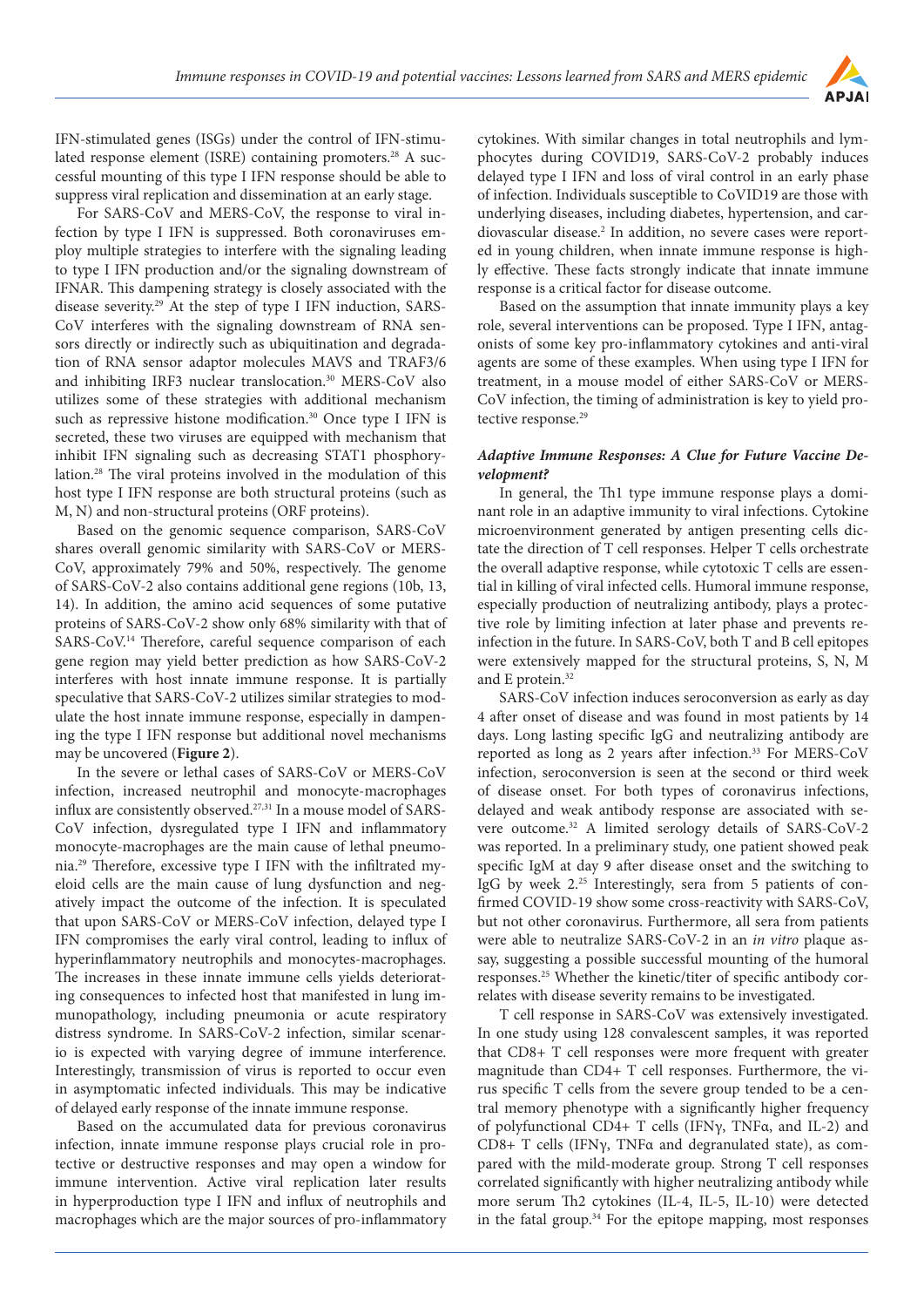

(70%) were found against the structural proteins (spike, envelope, membrane, and nucleocapsid). In MERS-CoV infection, early rise of CD8+ T cells correlates with disease severity and at the convalescent phase, dominant Th1 type helper T cells are observed.35 In an animal model, airway memory CD4+ T cells specific for conserved epitope are protective against lethal challenge and can cross react with SARS-CoV and MERS-CoV.36 As neutrophils play a destructive role in all infections, the protective or destructive role of Th17 in human coronavirus infection remains unanswered.

Current evidences strongly indicated that Th1 type response is a key for successful control of SARS-CoV and MERS-CoV and probably true for SARS-CoV-2 as well. CD8+ T cell response, even though crucial, needs to be well controlled in order not to cause lung pathology. Because most epitopes identified for both viruses concentrate on the viral structural proteins, it will be informative to map those epitopes identified with SARS-CoV/MERS-CoV with those of SARS-CoV-2. If overlapping epitopes among the three viruses can be identified, it will be beneficial for application in passive immunization using convalescent serum from recovered SARS or MERS patients. For T cell epitopes, it will help in designing cross reactive vaccine that protect against all three human coronaviruses in the future.

*Potential Immune Evasion Mechanisms*

Current observations indicate that coronaviruses are particularly adapted to evade immune detection and dampen human immune responses. This partly explains why they tend to have a longer incubation period, 2-11 days on average compared to influenza, 1-4 days.<sup>37</sup> The longer incubation period is probably due to their immune evasion properties, efficiently escaping host immune detection at the early stage of infection. As a member of the Betacoronavirus genus, immune evasion mechanism is potentially similar to those of SARS-CoV and MERS-CoV. The mechanisms of how SARS-CoV and MERS-CoV modulate host immune responses were extensively reviewed and discussed (**Figure 3**).30,38,39 In brief, most mechanisms rely on the inhibition of innate immune responses, especially type I interferon recognition and signaling. The viral proteins including membrane (M) or nonstructural (NS) proteins (eg. NS4a, NS4b, NS15) are the key molecules in host immune modulation. In agreement with the aforementioned study, analysis of two MERS-CoV-infected individuals with different severity found that the type I interferon response in the poor outcome (death) patient was remarkably lower than the recovered patient.<sup>40</sup> For adaptive immune evasion, antigen presentation via MHC class I and MHC class II was downregulated when the macrophages or dendritic cells were infected with MERS-CoV, which would markedly diminish T cells activation.38

## *Prophylactic Vaccines: Is it possible?*

Due to the rapid increase of SAR-CoV-2 infections and affected countries, efforts toward developing an effective SAR-CoV-2 vaccine have been ignited in many countries. By gaining



## **Figure 3. Potential immune evasion mechanisms shared by SARS-CoV, MERS-CoV and SARS-CoV-2.**

Coronaviruses interfere with multiple steps during initial innate immune response, including RNA sensing (1 and 2), signaling pathway of type I IFN production (3), STAT1/2 activation downstream of IFN/IFNAR (4) as indicated by suppressive marks. This delayed or dampening type I IFN responses impinge upon adaptive immune activation. Prolonged viral persistence exacerbates inflammatory responses that may lead to immune exhaustion and immune suppression as a feedback regulatory mechanism. Biased Th2 type response also favors poor outcome of the disease.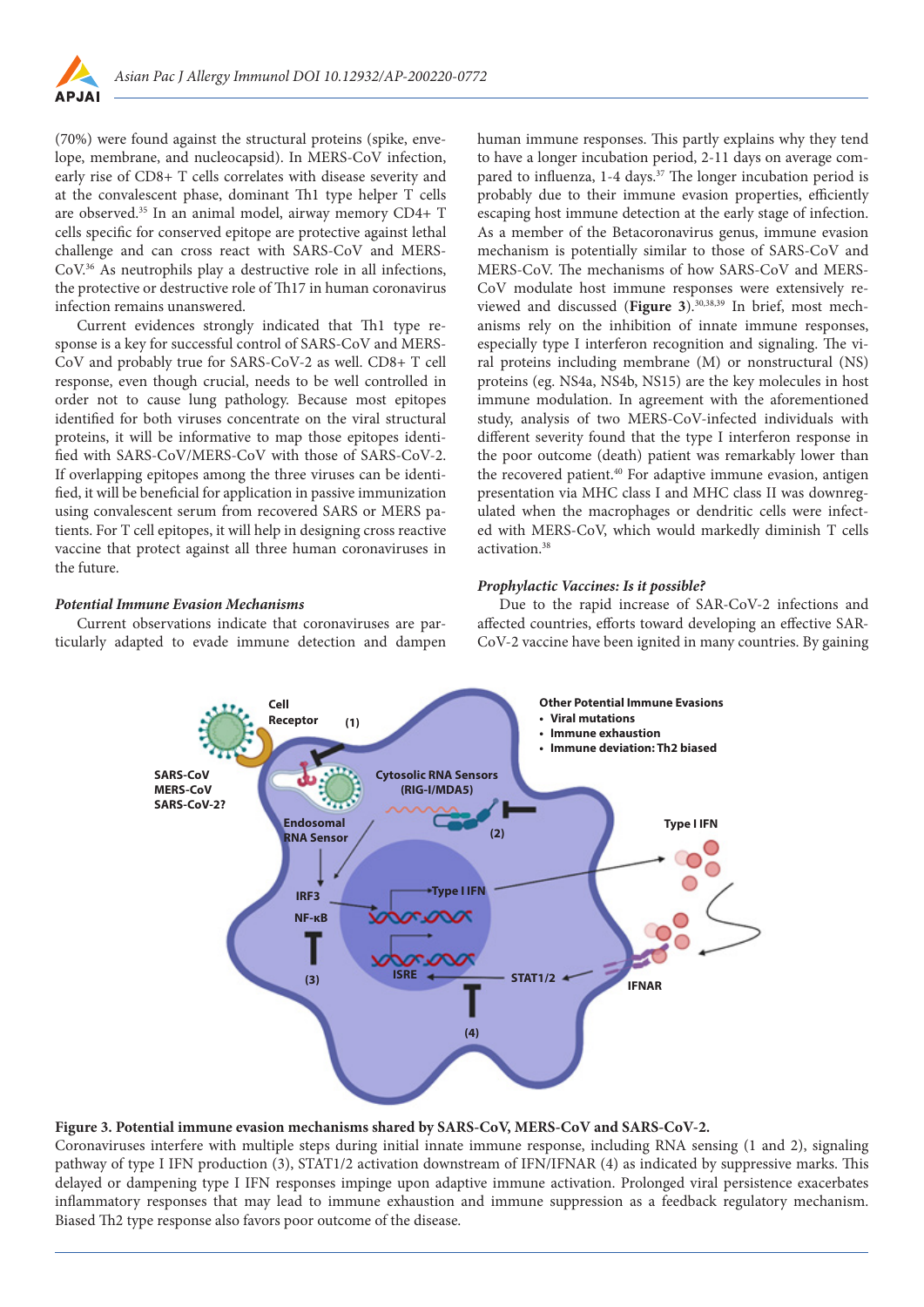

## **Table 2. Selected antigens and vaccine platforms that have been tested for SARS-CoV and MERS-CoV (Modified from 50-52)**

| Vaccine platform      | Immunogen                                                                                                                 | <b>Phase</b>                             | Advantage                                                                                                                                                  | Disadvantage                                                                                                                                                                |
|-----------------------|---------------------------------------------------------------------------------------------------------------------------|------------------------------------------|------------------------------------------------------------------------------------------------------------------------------------------------------------|-----------------------------------------------------------------------------------------------------------------------------------------------------------------------------|
| <b>DNA</b>            | Full-length Spike, or S1<br>• IM follow by electroporation                                                                | Phase I, II<br>(NCT03721718)             | • Rapid production<br>• Easy design and manipulation<br>• Induce both B and T cells<br>responses                                                           | • Efficient delivery system required<br>• Induce lower immune responses<br>when compare with live vaccine                                                                   |
| Viral vector          | Full-length Spike or S1<br>• Vector used: ChAd or MVA                                                                     | Phase I<br>(NCT03399578,<br>NCT03615911) | • Excellence in immune<br>induction                                                                                                                        | • Varies inoculation routes may<br>produce different immune responses<br>• Possible TH2 bias                                                                                |
| Subunit               | Full-length Spike, S1, RDB,<br>nucleocapsid<br>• Formulated with various<br>adjuvants and/or fused with<br>F <sub>c</sub> | Preclinical                              | • High safety profile<br>• Consistent production<br>• Can induce cellular and<br>humoral immune responses                                                  | • Need appropriate adjuvant,<br>• Cost-effectiveness may vary                                                                                                               |
| Virus-like particles  | RDB, S or Co-expressing of S1,<br>M, and E<br>• Produced in baculovirus                                                   | Preclinical                              | • Multimeric antigen display<br>• Preserve virus particle structure                                                                                        | • Require optimum assembly condition                                                                                                                                        |
| Inactivated           | Whole virus<br>• Inactivated by Formaldehyde<br>or gamma irradiation                                                      | Preclinical                              | • Preserve virus particle structure<br>• Rapid development<br>• Excellence in neutralizing Ab<br>induction<br>• Can be formulated with various<br>adjuvant | • Possible cause hypersensitivity<br>• Possible Th2-bias                                                                                                                    |
| Live-attenuated virus | Mutant MERS-CoV and<br>SARS-CoV or recombination<br>with other live attenuated<br>virus                                   | Preclinical                              | • Excellence in induction of T<br>and B cells responses<br>• Site-directed mutagenesis can<br>be tailor made                                               | • Risk of reversion to a virulent strain<br>• Cold chain required<br>• Not suitable or sensitive population<br>such as infants, immunocompromised<br>or elderly individuals |
| <b>DNA</b>            | Full-length Spike, or S1<br>• IM follow by electroporation                                                                | Phase I, II<br>(NCT03721718)             | • Rapid production<br>• Easy design and manipulation<br>• Induce both B and T cells<br>responses                                                           | • Efficient delivery system required<br>• Induce lower immune responses<br>when compare with live vaccine                                                                   |

ChAd: Chimpanzee adenovirus vector, MVA: Modified Vaccinia Ankara

knowledge from SARS and MERS vaccines development path, several research groups have been able to start SAR-CoV-2 vaccine development within only a few weeks after the outbreak. The target antigen selection and vaccine platform are probably based on SARS-CoV and MERS-CoV vaccine studies, summarized in **Table 2**. Full-length spike (S) or S1 which contains receptor binding domain (RDB) might be considered as a good vaccine antigen because it could induce neutralizing antibodies that prevent host cell attachment and infection.<sup>41-43</sup> **Table 2** describes the selected antigens and platforms that have been tested for SARS-CoV and MERS-CoV in clinical and preclinical studies.

Interestingly, as summarized in the **Table 2**, nucleic acidbased vaccine, DNA vaccine, showed the most advance platform in response to emerging pathogens. Moreover, during Zika virus outbreak, DNA vaccine was the first vaccine candidate that entered clinical trial (NCT02809443)<sup>44</sup> (less than 1-year after the outbreak). According to the current technological advancement, mRNA vaccine, another nucleic acid-based vaccine, has been considered as disruptive vaccine technology. Recent mRNA vaccine designs have improved stability and protein translation efficiency thus it could induce robust immune responses.45,46 Delivery system such as lipid nanoparticle, LNP was also well-optimized.<sup>47</sup>

Within two months of the SAR-CoV-2 outbreak, at least 37 biopharmaceutical companies or academic sectors are in the race to develop the prophylactic vaccine by using several platforms including mRNA, DNA, adenoviral vector and recombinant protein.48 In order to make SAR-CoV-2 vaccine possible, gathering of important information for vaccine development and evaluation should be well defined. This includes finding target antigen(s), immunization route, correlated-immune protection, animal models, scalability, production facility, target product profile (TPP), outbreak forecasting and target population. International collaboration as well as technology transfer between experts will also help SARS-CoV-2 vaccine development quickly move forward. Lesson-learned from Zika, in order to speed up the available vaccine during ongoing outbreak, preclinical studies of SAR-CoV-2 vaccine candidates may need to be performed in parallel with clinical trials. However, before entering clinical testing, the regulatory agencies must assess the production process and preclinical information to ensure volunteers' safety.49

By looking at the similarities and differences between the current SARS-CoV-2 and the previous outbreak of SARS and MERS, a striking similarity emerges with some unique features of its own. As the COVID-19 causes serious public health concerns across Asia and on the blink to affect world population,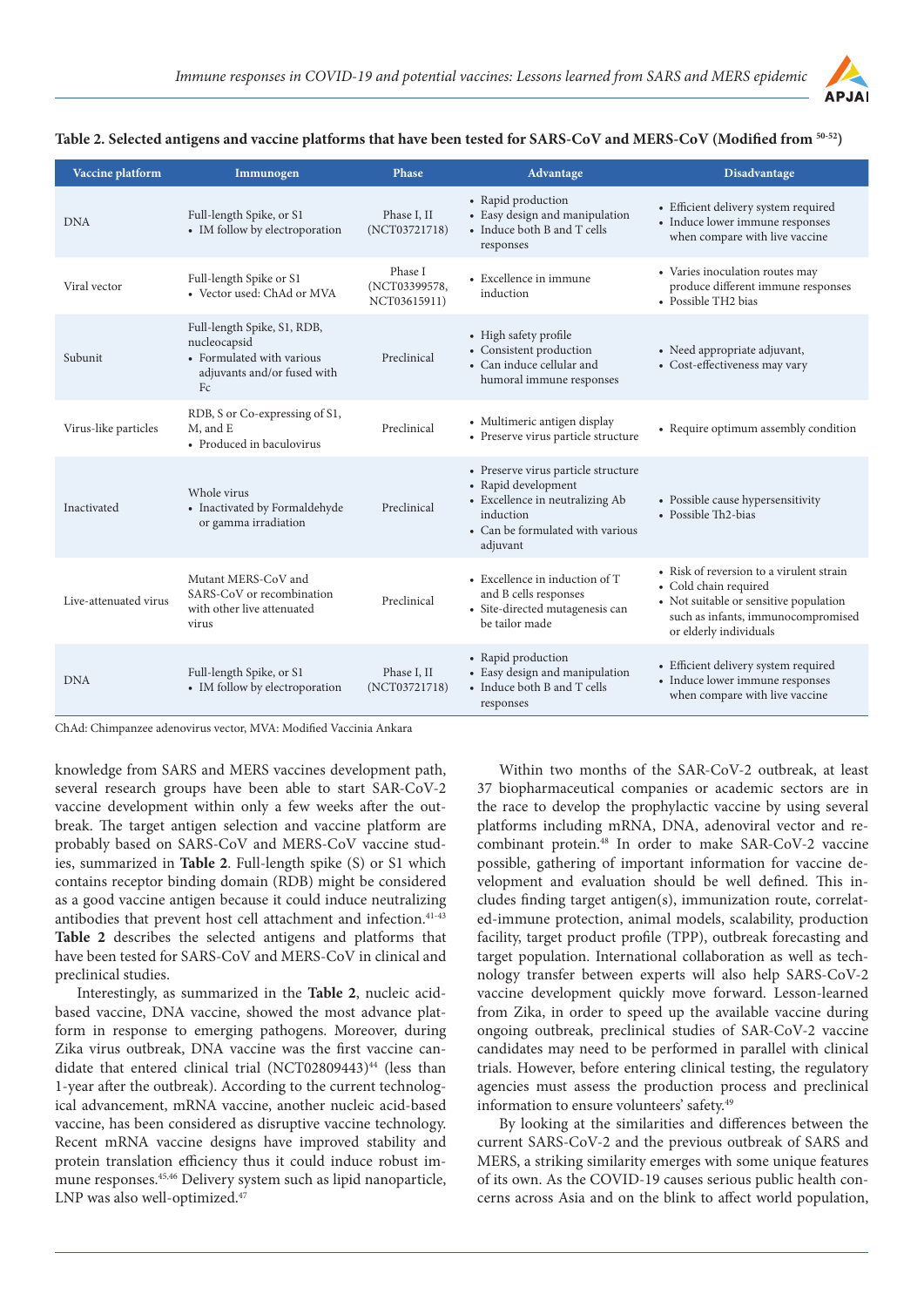

investigation into the characteristics of SARS-CoV-2, its interaction with the host immune responses may help provide a clearer picture of how the pathogen causes diseases in some individuals while most infected people only show mild or no symptoms at all. In addition, the study of the immune correlates of protection and the long-term immune memory from convalescent individuals may help in design prophylactic and therapeutic measures for future outbreak of similar coronaviruses.

# **Conflict of interest**

The authors declare no conflict of interest

#### **Acknowledgement**

Authors would like to thank Professor Kiat Ruxrungtham for his invaluable scientific inputs and critical reading of the manuscript.

#### **References**

- 1. Wu F, Zhao S, Yu B, Chen YM, Wang W, Song ZG, et al. A new coronavirus associated with human respiratory disease in China. Nature [Preprint]. 2020 [cited 2020 Feb 16]: [19 p.]. Available from: https://doi.org/10.1038/ s41586-020-2008-3.
- 2. Huang C, Wang Y, Li X, Ren L, Zhao J, Hu Y, et al. Clinical features of patients infected with 2019 novel coronavirus in Wuhan, China. Lancet. 2020;395:497–506.
- 3. Cyranoski D. Did pangolins spread the China coronavirus to people [Internet]. Heidelberg: Springer Nature; 2020 [cited 2020 Feb 16]. Available from: https://www.nature.com/articles/d41586-020-00364-2
- 4. Chan JF, Yuan S, Kok KH, To KK, Chu H, Yang J, et al. A familial cluster of pneumonia associated with the 2019 novel coronavirus indicating person-to-person transmission: a study of a family cluster. Lancet. 2020; 395: 514-23.
- 5. Li Q, Guan X, Wu P, Wang X, Zhou L, Tong Y, et al. Early Transmission Dynamics in Wuhan, China, of Novel Coronavirus-Infected Pneumonia. N Engl J Med [Preprint]. 2020 [cited 2020 Feb 16]: [9 p.]. Available from: https://doi.org/10.1056/NEJMoa2001316
- 6. Center for Systems Science and Engineering [Internet]. Baltimore: Johns Hopkins; c2020 [cited 2020 Feb 16]. Coronavirus COVID-19 Global Cases by Johns Hopkins CSSE 2020; [about 1 screen]. Available from: https://gisanddata.maps.arcgis.com/apps/opsdashboard/index.html#/b da7594740fd40299423467b48e9ecf6
- 7. World Health Organization [Internet]. Geneva; World Health Organization; c2020 [cited 2020 Feb 16]. Summary of probable SARS cases with onset of illness from 1 November 2002 to 31 July 2003; [about 4 screens]. Available from: https://www.who.int/csr/sars/country/table2004 \_04\_21/en/.
- 8. World Health Organization [Internet]. Geneva; World Health Organization; c2020 [cited 2020 Feb 16]. Middle East respiratory syndrome coronavirus (MERS-CoV) 2019; [about 4 screens]. Available from: https://www.who. int/emergencies/mers-cov/en/.
- 9. Rothe C, Schunk M, Sothmann P, Bretzel G, Froeschl G, Wallrauch C, et al. Transmission of 2019-nCoV Infection from an Asymptomatic Contact in Germany. N Engl J Med [Preprint]. 2020 [cited 2020 Feb 16]: [2 p.]. Available from: https://www.nejm.org/doi/pdf/10.1056/NEJMc2001468? articleTools=true
- 10. Fraser C, Riley S, Anderson RM, Ferguson NM. Factors that make an infectious disease outbreak controllable. Proc Natl Acad Sci U S A. 2004; 101(16):6146-51.
- 11. Backer JA, Klinkenberg D, Wallinga J. Incubation period of 2019 novel coronavirus (2019-nCoV) infections among travellers from Wuhan, China, 20-28 January 2020. Euro Surveill. 2020;25(5).
- 12. Guan W, Ni Z, Hu Y, Liang W, Ou C, He J, et al. Clinical characteristics of 2019 novel coronavirus infection in China. medRxiv [Preprint]. 2020 [cited 2020 Feb 10]: [30 p.]. Available from: http://medrxiv.org/content/ early/2020/02/09/2020.02.06.20020974.abstract
- 13. World Health Organization holds news conference on coronavirus outbreak – 2/11/2020 [Internet]. New Jersey: CNBC Television; 2020 Feb 11 [cited 2020 Feb 16]. Video:1:12:45 hr. Available from: https://www. youtube.com/watch?v=a0Nu5MUR&feature=youtu.be&t=2166
- 14. Lu R, Zhao X, Li J, Niu P, Yang B, Wu H, et al. Genomic characterisation and epidemiology of 2019 novel coronavirus: implications for virus origins and receptor binding. Lancet. 2020; 395: 565-74.
- 15. Hoffmann M K-WH, Krüger N, Müller M, Drosten C, Pöhlmann S. The novel coronavirus 2019 (2019-nCoV) uses the SARS-coronavirus receptor ACE2 and the cellular protease TMPRSS2 for entry into target cells. bioRxiv [Preprint]. 2020 [cited 2020 Feb 16]: [23 p.]. Available from: https://www. biorxiv.org/content/10.1101/2020.01.31.929042v1
- 16. Wei M, Yuan J, Liu Y, Fu T, Yu X, Zhang ZJ. Novel Coronavirus Infection in Hospitalized Infants Under 1 Year of Age in China. JAMA [Preprint]. 2020 [cited 2020 Feb 16]:[2 p.]. Available from: https://jamanetwork.com/ journals/jama/fullarticle/2761659
- 17. The Novel Coronavirus Pneumonia Emergency Response Epidemiology Team. Vital Surveillances: The Epidemiological Characteristics of an Outbreak of 2019 Novel Coronavirus Diseases (COVID-19) — China, 2020. China CDC Weekly. 2020; 2(8): 113-22.
- 18. Wu JT, Leung K, Leung GM. Nowcasting and forecasting the potential domestic and international spread of the 2019-nCoV outbreak originating in Wuhan, China: a modelling study. Lancet [Preprint]. 2020 [cited 2020 Feb 15]: [9 p.]. Available from: https://doi.org/10.1016/S0 140-6736(20)30260-9
- 19. Thompson R. Pandemic potential of 2019-nCoV. Lancet Infect Dis [Preprint]. 2020 [cited 2020 Feb 15]: [1 p.]. Available from: https://doi. org/10.1016/S1473-3099(20)30068-2
- 20. Center for Disease Control and Prevention [Internet]. Atlanta: CDC; c2020 [cited 2020 Feb 10]. Symptoms of Novel Coronavirus (2019-nCoV); [about 1 screen]. Available from: https://www.cdc.gov/coronavirus/2019-ncov/ about/symptoms.html
- 21. Chen N, Zhou M, Dong X, Qu J, Gong F, Han Y, et al. Epidemiological and clinical characteristics of 99 cases of 2019 novel coronavirus pneumonia in Wuhan, China: a descriptive study. Lancet. 2020; 395:507-13.
- 22. Nicholls JM, Poon LL, Lee KC, Ng WF, Lai ST, Leung CY, et al. Lung pathology of fatal severe acute respiratory syndrome. Lancet. 2003; 361(9371):1773-8.
- 23. Mahallawi WH, Khabour OF, Zhang Q, Makhdoum HM, Suliman BA. MERS-CoV infection in humans is associated with a pro-inflammatory Th1 and Th17 cytokine profile. Cytokine. 2018;104:8-13.
- 24. Wong CK, Lam CW, Wu AK, Ip WK, Lee NL, Chan IH, et al. Plasma inflammatory cytokines and chemokines in severe acute respiratory syndrome. Clin Exp Immunol. 2004;136(1):95-103.
- 25. Zhou P, Yang XL, Wang XG, Hu B, Zhang L, Zhang W, et al. A pneumonia outbreak associated with a new coronavirus of probable bat origin. Nature [Preprint]. 2020 [cited 2020 Feb 15]: [15 p.]. Available from: https://doi. org/10.1038/s41586-020-2012-7
- 26. Zhu N, Zhang D, Wang W, Li X, Yang B, Song J, et al. A Novel Coronavirus from Patients with Pneumonia in China, 2019. N Engl J Med. 2020; 382(8):727-33.
- 27. Perlman S, Dandekar AA. Immunopathogenesis of coronavirus infections: implications for SARS. Nat Rev Immunol. 2005;5(12):917-27.
- 28. de Wit E, van Doremalen N, Falzarano D, Munster VJ. SARS and MERS: recent insights into emerging coronaviruses. Nat Rev Microbiol. 2016;14(8):523-34.
- 29. Channappanavar R, Perlman S. Pathogenic human coronavirus infections: causes and consequences of cytokine storm and immunopathology. Semin Immunopathol. 2017;39(5):529-39.
- 30. Kindler E, Thiel V, Weber F. Interaction of SARS and MERS Coronaviruses with the Antiviral Interferon Response. Adv Virus Res. 2016;96:219-43.
- 31. Zumla A, Hui DS, Perlman S. Middle East respiratory syndrome. Lancet. 2015;386(9997):995-1007.
- 32. Liu WJ, Zhao M, Liu K, Xu K, Wong G, Tan W, et al. T-cell immunity of SARS-CoV: Implications for vaccine development against MERS-CoV. Antiviral Res. 2017;137:82-92.
- 33. Liu W, Fontanet A, Zhang PH, Zhan L, Xin ZT, Baril L, et al. Two-year prospective study of the humoral immune response of patients with severe acute respiratory syndrome. J Infect Dis. 2006;193(6):792-5.
- 34. Li CK, Wu H, Yan H, Ma S, Wang L, Zhang M, et al. T cell responses to whole SARS coronavirus in humans. J Immunol. 2008;181(8):5490-500.
- 35. Shin HS, Kim Y, Kim G, Lee JY, Jeong I, Joh JS, et al. Immune Responses to Middle East Respiratory Syndrome Coronavirus During the Acute and Convalescent Phases of Human Infection. Clin Infect Dis. 2019;68(6): 984-92.
- 36. Zhao J, Zhao J, Mangalam AK, Channappanavar R, Fett C, Meyerholz DK, et al. Airway Memory CD4(+) T Cells Mediate Protective Immunity against Emerging Respiratory Coronaviruses. Immunity. 2016;44(6):1379-91.